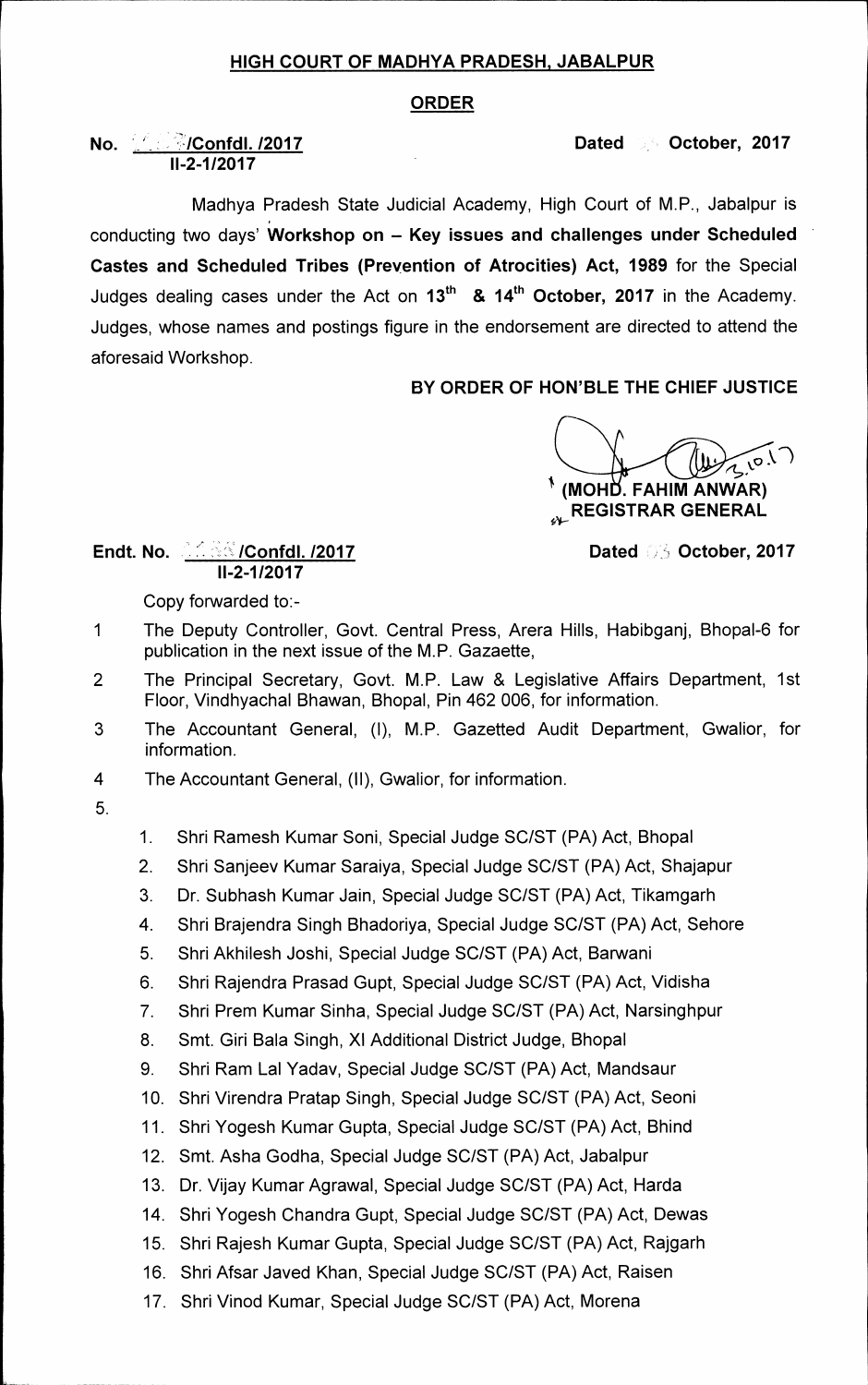- **18. Shri Dhirendra Kumar Shrivastava, Special Judge SC/ST (PA) Act, Datia**
- **19. Shri Arun Kumar Verma, Special Judge SC/ST (PA) Act, Shivpuri**
- **20. Shri Ajay Prakash Mishr, Special Judge SC/ST (PA) Act, Katni**
- **21. Shri Munshi Singh Chandrawat, Special Judge SC/ST (PA) Act, Sheopur**
- **22. Shri Bhagvati Prasad Sharma, Special Judge SC/ST (PA) Act, Gwalior**
- **23. Shri Pradeep Mittal, Special Judge SC/ST (PA) Act, Guna**
- **24. Shri Surendra Kumar Shrivastava (Sr), Special Judge SC/ST (PA) Act, Mandleshwar**
- **25. Smt. Renuka Kanchan, Special Judge SC/ST (PA) Act, Indore**
- **26. Shri Deepak Kumar Tripathi, Special Judge SC/ST (PA) Act, Balaghat**
- **27. Shri Rajendra Prasad Sharma (Jr.), Special Judge SC/ST (PA) Act, Neemuch**
- **28. Smt. Savita Dubey, VII Additional District Judge, Bhopal**
- **29. Shri Hari Sharan Yadav, Special Judge SC/ST (PA) Act, Dhar**
- **30. Shri Rama Shankar Sharma, Special Judge SC/ST (PA) Act, Damoh**
- **31. Shri Rajesh Kumar Shrivastava (Sr), II Additional District Judge, Jabalpur**
- **32. Shri Anil Kumar Gupta, Special Judge SC/ST (PA) Act, Betul**
- **33. Shri Ajay Kumar Garg, I Additional District Judge, Dabra District Gwalior**
- **34. Shri Amitabh Mishra, Special Judge SC/ST (PA) Act, Panna**
- **35. Shri Upendra Kumar Sonkar, Special Judge SC/ST (PA) Act, Hoshangabad**
- **36. Shri Yeshwant Singh Parmar, Special Judge SC/ST (PA) Act, Rewa**
- **37. Shri Jitendra Kumar Sharma, I Additional District Judge, Rewa**
- **38. Shri Krishnamurthy Mishra, XVI Additional District Judge, Indore**
- **39. Shri Dileep Kumar Nagle, Additional District Judge, Bijawar District Chhatarpur**
- **40. Shri Deepak Gupta, I Additional District Judge, Mandla**
- **41. Shri Ajit Singh, II Additional District Judge, Sagar**
- **42. Shri Manoj Kumar Shrivastava, I Additional District Judge, Chhindwara**
- **43. Shri Virendra Singh Rajput, Additional District Judge, Gohad District Bhind**

**44. Shri Deepesh Kumar Tiwari, II Additional District Judge, Dabra District Gwalior For information and compliance with a direction to participate in the aforesaid course as per above mentioned schedule.** 

**The nominated Judicial Officers are directed to observe the following instruction:** 

- **To apprise themselves with the contents of the Joining Instructions available on the MPSJA website www.mpsja.gov.in & vvvvw.mpsja.mphc.gov.in and observe the same.**
- **6. The District & Sessions Judge, Bhopal/ Shajapur/ Tikamgarh/ Sehore/ Barwani/ Vidisha/ Narsinghpur/ Mandsaur/ Seoni/ Bhind/ Jabalpur/ Harda/ Dewas/ Rajgarh/ Raisen/ Morena/ Datia/ Shivpuri/ Katni/ Sheopur/ Gwalior/ Guna/ Mandleshwar/ Indore/ Balaghat/ Neemuch/ Dhar/ Damoh/ Betul/ Panna/ Hoshangabad/ Rewa/ Chhatarpur/ Mandla/ Sagan/ Chhindwara/ for information and necessary action with a request to instruct the participant Judges to remain present at M.P.S.J.A. building at Jabalpur on the date and time given in the order, positively.**